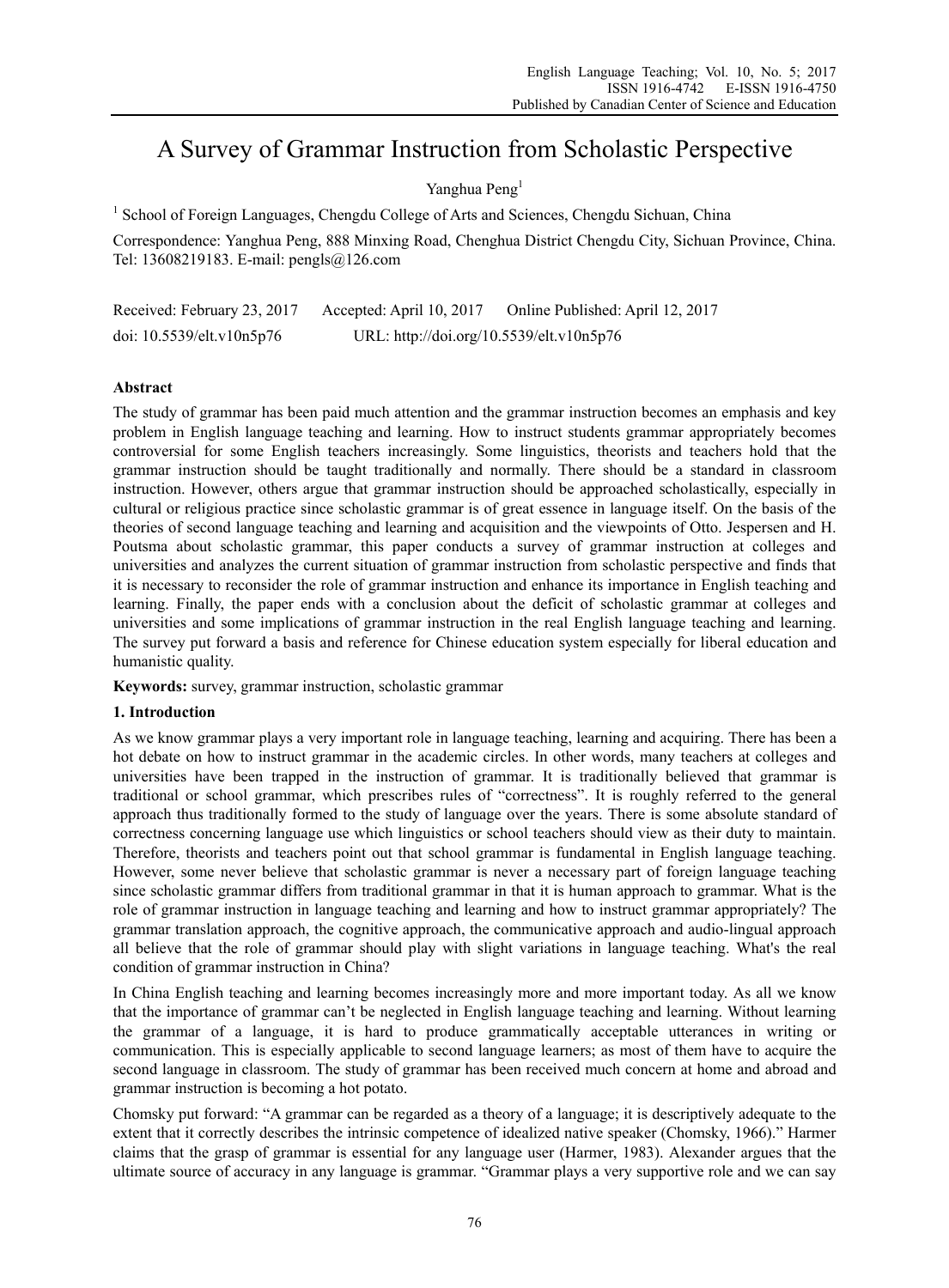that it is a shortcut to language acquisition (Alexander, 2000)." Furthermore, from Otto Jesperson's point of view, as far as grammar is concerned, it is the art technique of writing, which is a real reflection of rational thinking, noble character and vital soul of a nation. There is cultural wisdom of a nation which underlies grammar.

Since grammar is the essence of language, the instruction of grammar becomes a corresponding key in English language teaching and learning. This paper will analyze the real condition of the grammar instruction in colleges and universities from scholastic perspective by selecting 10 young English teachers at colleges and universities for an in-depth interview.

## **2. Methods**

The author conducts the survey by interviewing the subjects. The author's friends or former classmates are interviewees as subjects and they know and trust each other. The subjects have been informed of the study objective and their real names omission, so the result of the interview in the survey is countable in some way. There are 10 subjects in this survey. The subjects are young college English teachers under 40 working in ten different colleges varying from key university to vocational college (Table 1).

| Number         | Degree         | Title              | Years at college | Working unit               |
|----------------|----------------|--------------------|------------------|----------------------------|
|                | Post doctorate | vice professor     | 8                | National Normal U          |
| 2              | Post doctorate | vice professor     | 10               | Provincial Multiversity    |
| 3              | Post doctorate | vice professor     | 3                | Foreign Language Studies U |
| $\overline{4}$ | Doctorate      | lecturer           | 12               | Provincial Normal U        |
| 5              | Doctorate      | lecturer           | 8                | National U of Technology   |
| 6              | Doctor         | lecturer           | 11               | U for Nationalities        |
|                | Doctor         | lecturer           | 19               | Normal U                   |
| 8              | Master         | teaching assistant | 18               | Multiversity               |
| 9              | Master         | teaching assistant | 3                | Foreign language studies U |
| 10             | Master         | teaching assistant | 2                | U of technology            |

|  | Table 1. Background of subjects |  |
|--|---------------------------------|--|
|--|---------------------------------|--|

*Note.* U= university.

In order to get a comparatively reliable feedback, the interviewer tries to make the interviewees feel quite free and comfortable as they chat with their friends without any stress. At the same time the interviewer has prepared a summary of the interview, such as background information of the interviewees, professional training, and teaching experience and so on. What they chatted has been transferred and they are permitted to ask any questions to ensure the authenticity and reliability.

The interview goes one by one, and each one last from 40 to 100 minutes. Totally the interviewing hour is 9.5 hours. With the permission of the interviewees, the interviewer recorded what they said in the overall process. And then their talks have been transformed into166208 text words.

In the survey, the grounded theory methods (GTM), developed by Barney Glaser and Anselm Strauss, are applied to deal with the codes. Firstly, the data is pretreated while interviewing is proceeding. The interviewers have been numbered for the sake of the data management. Codes and key words in GTM are categorized and analyzed.

## **3. Result**

As a result of the survey, the findings can be categorized into three types. Firstly, scholastic grammar is neglected totally and traditional grammar is dominated in English language teaching; secondly, scholastic grammar is mentioned sometimes but traditional grammar gets more preference; thirdly, scholastic grammar is dominated and traditional grammar is despised.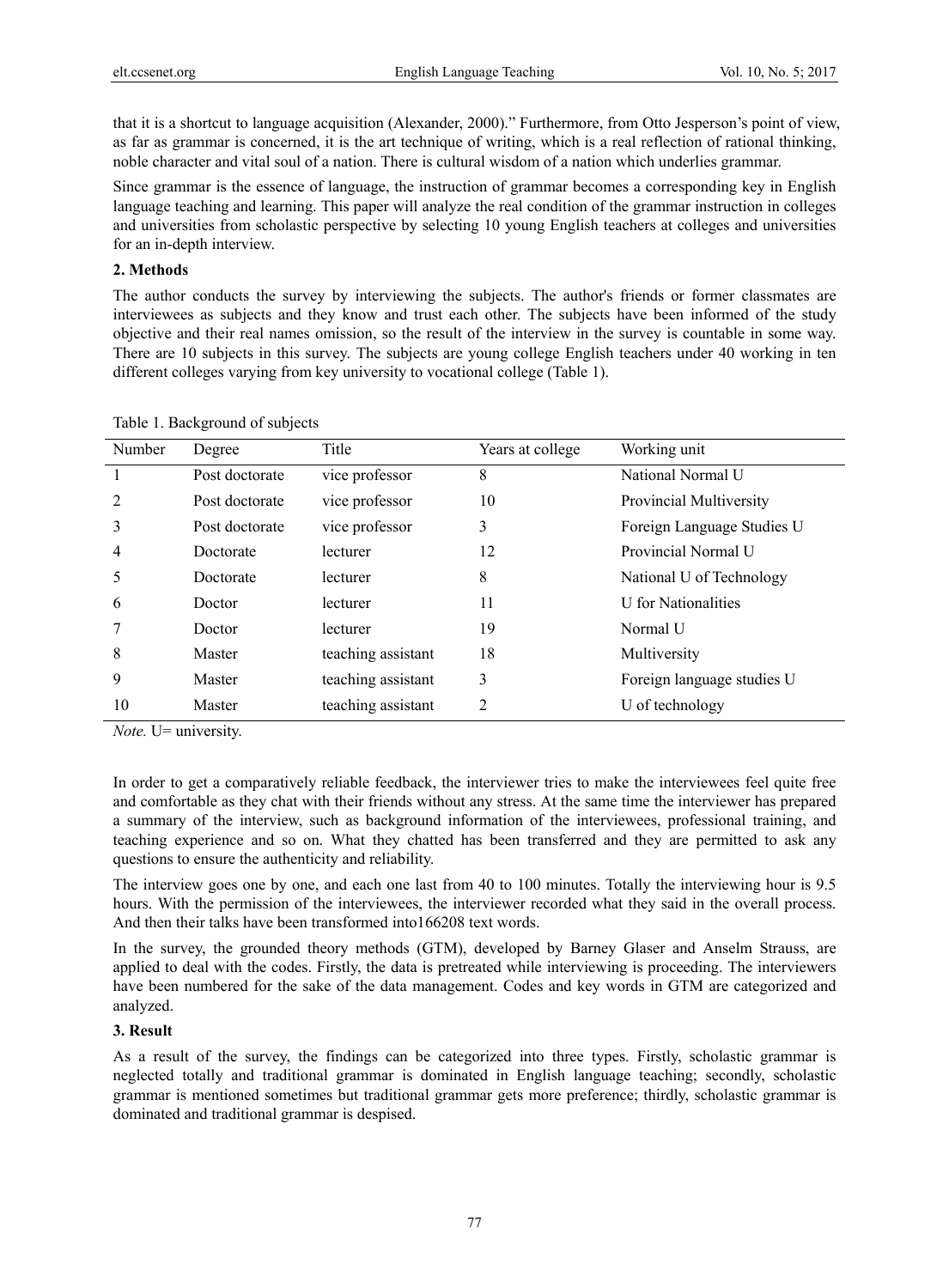

Figure1. Proportion of the scholastic grammar instruction *Note.* S=Scholastic; T=traditional G= Grammar.

Just as mentioned previously, the traditional prescriptive grammar aims to lay down rules for "correct and standard" behavior in using language. Or to put it another way, the grammar instruction to some extent is only to be found for grammar's own sake. What's worse, some English teachers are not quite clear about grammar itself because they are taught grammar in the same way of reciting the grammatical rules when they are students. Mostly, they employ the grammar-translation methods. In this method, every unit is devised around the focal point of grammar. The main activities in the classroom are oral translation of the texts into the target language. Grammatical rules are obtained through repeated practice of translation. Grammar-translation method in traditional grammar emphasizes too much the structure of the language as an object of study without any thought about the language itself and its development. The method causes students who had spent years studying English could probably read quite difficult literary texts, but they are totally incapable of ordering a cup of tea in a real practice. It seems that the learners have learned a lot of knowledge but actually this is so superficial that it is far from what learners want. Language is never something dead. It is not sufficient for students to remember the grammatical rules or even produce grammatical sentences; they must know when, why and how to use them.

#### **4. Discussion**

For most of the Chinese learners, their English study is subjected to plenty of constraints and obstacles. They don't acquire language in the same way as they acquire their mother tongue unless there are exposed to English circumstances. In short, the cross-cultural gap is in charge of the problem. In order to know the English language well, English language learners are asked to do lots of exercises related to traditional grammar. To their surprise, learners find, on not rare occasions, derivations from the regular rules. More interesting is that some English teachers would like to say that it is the habitual usage of foreigners. It is, actually, a desecration of grammar, a presentation of utter irresponsibility. Traditional grammar is just to tell learners *what* is *what* and learners are required to do as they are required. It is so prescriptive, arbitrary and rough that even learner can recite some rigid grammatical rules and produce some similar sentences for a while, they still get nowhere for understanding the connotation and actual usage of the very rules.

As contrast to traditional grammar is the "revolutionary" human approach to grammar, scholastic grammar. Louis Hjelmslev once affirms that language is not external accompaniment but it lies deeply in the mind of man, a wealth of memories inherited by the individual and the tribe. So inextricably has language grown inside personality, home, nation, mankind and the life itself that it may be asked whether language is a mere reflection. The same is true of grammar itself. Grammar also can be considered as a distinctive mark of home and nation and nation's patent of nobility. Essentially, grammar was to contribute to a characterization of a nation, conceived as a super-individual social institution. For this reason, scholastic grammar rooted deeply in human society can explain the fluctuating and changing phenomenon while traditional grammar, a disconnected, external facet of grammar itself can not do.

Questions will be asked here: Why is the probably incorrect teaching methods so popular at colleges and universities? How does this phenomenon happen?

The poor and innocent college instructors should be responsible for it because they are taught recitation of the grammatically dead rules and doing repetitively simulative exercises while learning English in school or at colleges. Not being familiar with the history and usage of English language, most of the students learn English as a must for good grades to go to a good college or university. What they can do is to do the exercise right. Even in

78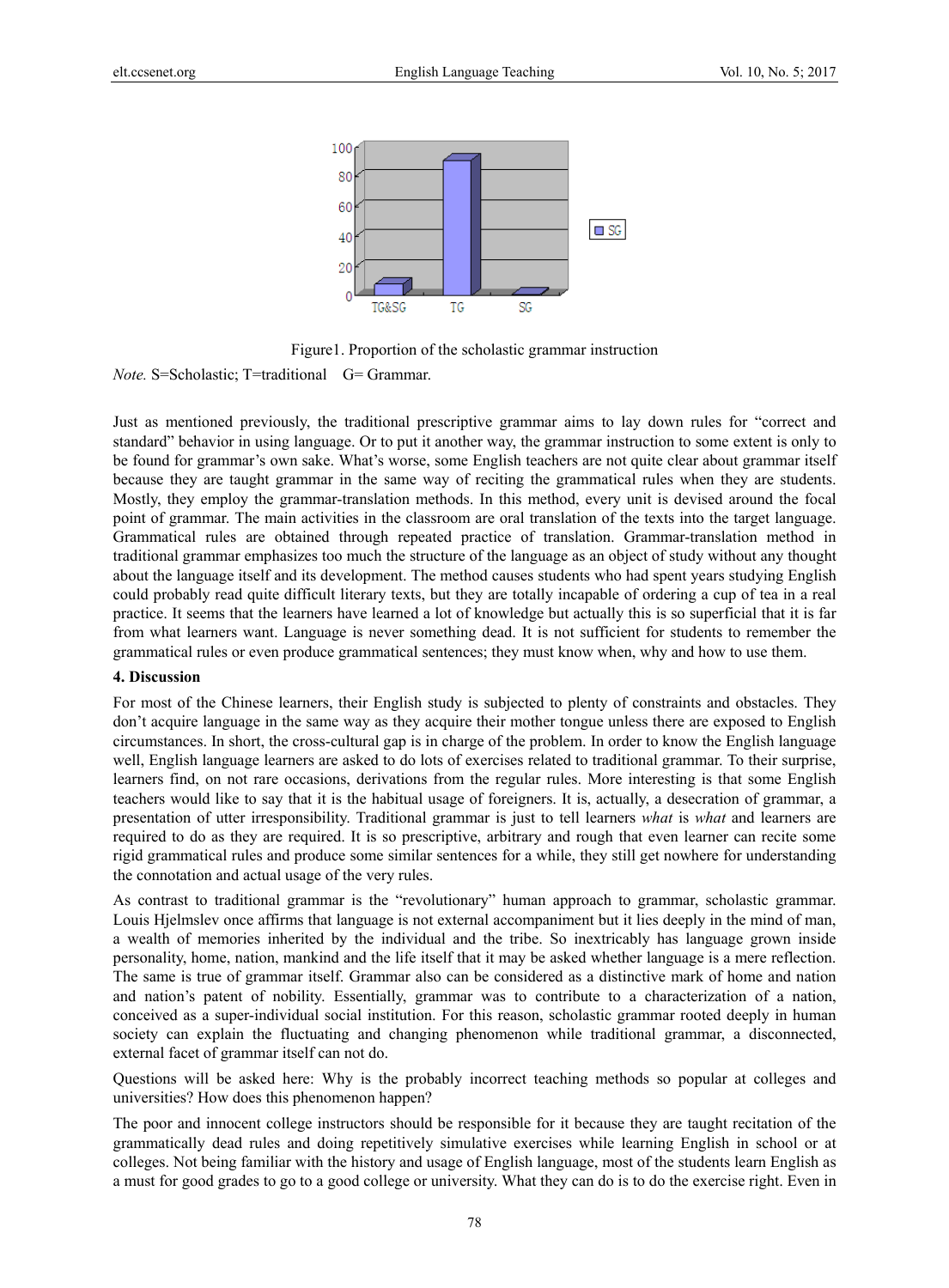their eyes, there is no necessity to know the reason why it occurs and what scholastic grammar is. When they become teachers, they keep to the traditional teaching methods and pass down from generation to generation. This is the current situation. Here are examples:

- A) The flood destroyed the houses last night.
- B) The houses were destroyed by the flood last night.

The two sentences have the same meaning in the traditional grammar. A single line between them is that sentence A) is in active voice and sentence B) is in passive one. However, there are many differences between them in scholastic grammar. Besides the active and passive voice, there are more important things here. The fresh information in sentence A) is *the houses* while *the flood* in sentence B) respectively, which results in different illocutionary points i.e. *what was destroyed last night?* and *what destroyed the houses last night?* In other words, the fresh information imparted to the two sentences is distinctive enough to differentiate the intended meaning of the speaker. In addition, the relatively superior importance and consequent emphasis are quite different when the two are contrasted. Therefore, sentence A) and B), actually, are not the same. Just as a famous saying goes "Only what has been understood can be called real knowledge and such real knowledge can be used appropriately". Then only through understanding the scholastic grammar rooted in culture of society can English language learners at colleges and universities get a better appreciation of language. And this is also accordant with college students' interests and hobbies psychologically.

Besides, based on Immanuel Kant's ideas of cognition of human being, there are three stages: perception, understanding and reasoning. Obviously, the majority of the college students are above the first stage. Young people tend to be curious about not only the result *what* but also the process *how* and the reason *why*. They dislike being ordered to follow something which they absolutely do not know. Naturally, English grammar is not an exception for them. Scholastic grammar is, therefore, much more sufficient than traditional grammar in the process of language learning. In addition, along with the rapid development of science and technology, great changes have taken place in the world. Everything is changing quickly, so is grammar. Grammar does not mean a static concept or a series of rules but means something more pliable; it is, as it were, animate or articulated as human being.

Eventually, it has been advocated strongly to develop the liberal education and enhance the humanistic quality while reforming the education system. In order to meet the challenge of the coming knowledge economy, higher pedagogical education should regulate its managing procedures, reform its curriculum provision and restructure a corresponding mode of its own.

## **5. Conclusion**

As a result of the discussion, it has been found that the deficit of scholastic grammar instruction exists at colleges and universities. Scholastic grammar should be considered as a key position in college English teaching and learning while emphasizing the liberal education and enhancing humanistic quality in China. Both teachers and students should try to learn more about English history and its development dynamically. And always view language as being dynamic and approach English language humanly. Whichever teaching methods, as mentioned previously, grammar-translation method or audio-visual and audio-lingual or communicative approach are employed, scholastic grammar should has got more concern in grammar construction. The system of courses offering also changes as the change of the language itself. This is not to minimize the value of all these grammatical rules in traditional grammar and all these efforts, but to point out the danger that in our zealous haste towards the goal of getting a better score in examinations we may overlook grammar itself. Grammar instruction does not simply mean teaching students to recite the grammatical rules which is a commonplace in traditional grammar; moreover, it provides a key to the cognitive system of a nation. Departed from human culture, pure grammar does not exist in life. The survey provides some implications of grammar instruction in the real English language teaching and learning. The structure of grammar can be embedded in meaningful, communicative contexts while instructing grammar. When learners can get a better understanding and communication if they know the meaning context and become more interested in learning how to grammatically produce their ideas. Also, grammar should be viewed as a dynamic process for both teachers and students and it should be approached cognitively in accordance with the human society. In the process of language learning, learners intend to be able to produce and understand contextually appropriate sentences. Yet, the present condition based on the survey in language teaching and learning is far from being good and the grammar instruction has a long way to go in China. What is required, in the long run, is to reconsider the position of grammar and establish a real and rational attitude towards grammar. In consequence, it is quite clear and uncontroversial to say that more attention should be paid to scholastic grammar in the future, as it is much more